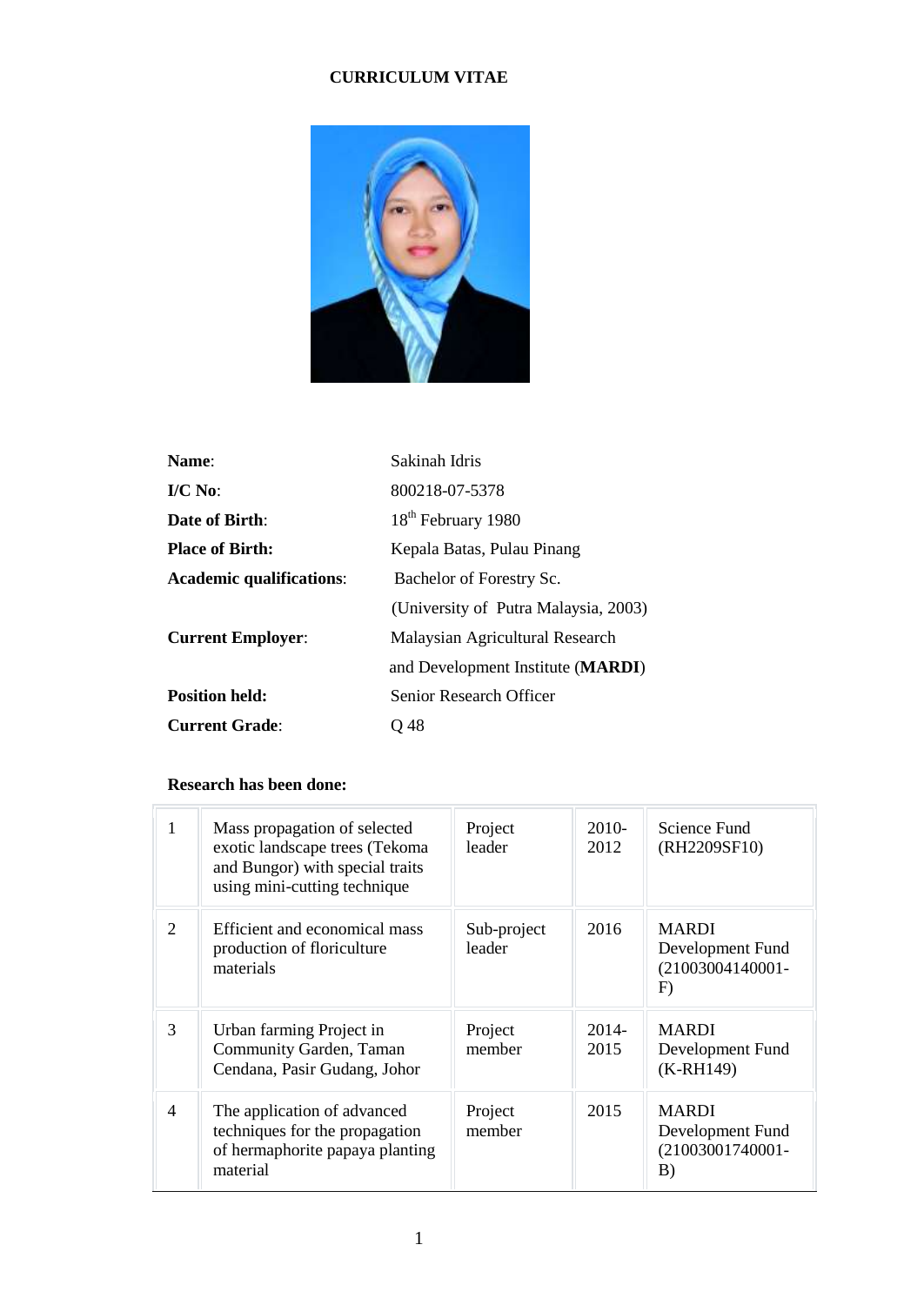| 5      | Study of the effect of functional<br>plant on the level of pollution in<br>buildings                                      | Collaborator      | 2013-<br>2014    | <b>MARDI</b><br>Development Fund<br>(21003001380001-<br>B)         |
|--------|---------------------------------------------------------------------------------------------------------------------------|-------------------|------------------|--------------------------------------------------------------------|
| 6      | Regulation technique for fruits<br>production in self-watering<br>container (SWC)                                         | Project<br>member | 2015             | <b>MARDI</b><br>Development Fund<br>(21003001350001-<br>E)         |
| $\tau$ | Quality and post harvest study<br>on floriculture product                                                                 | Project<br>member | 2016             | <b>MARDI</b><br>Development Fund<br>(21003004140001-<br>B)         |
| 8      | Propagation technique for<br>hermaphrodite papaya of<br>Eksotka II using micro-cutting                                    | Project<br>member | $2013-$<br>2014  | <b>MARDI</b><br>Development Fund<br>(21003001280001-<br>G)         |
| 9      | Propagation and production of<br>mangosteen planting material                                                             | Project<br>member | $2011 -$<br>2014 | <b>MARDI</b><br>Development Fund<br>(HR2.1.19)                     |
| 10     | Production technique of<br>hermaphrodite Eksotika II<br>papaya planting materials<br>resistance to BDB                    | Collaborator      | 2015             | <b>MARDI</b><br>Development Fund<br>(21003001280001-<br>$2015-D$ ) |
| 11     | Mass propagation of yellow rain<br>tree and selection of unexploited<br>orchid species (Ceologyne sp.<br>and Aerides sp.) | Collaborator      | $2011 -$<br>2013 | <b>MARDI</b><br>Development Fund<br>$(J-TH003)$                    |
| 12     | Mass production of mangosteen,<br>seedless mangosteen and mesta<br>planting materials                                     | Project<br>member | 2013-<br>2014    | <b>MARDI</b><br>Development Fund<br>(21003001300001-<br>B)         |
| 13     | Induction and production of<br>hermaphrodite papaya                                                                       | Collaborator      | 2013-<br>2014    | <b>MARDI</b><br>Development Fund<br>(K-RBN001-1001)                |
| 14     | Efficient and economical mass<br>production of floriculture<br>materials                                                  | Project<br>member | 2019-<br>2020    | <b>MARDI</b><br>Development Fund<br>(21003004140001)               |
| 15     | Domestication and mass<br>propagation of new native<br>flowering shrub species for<br>landscape                           | Collaborator      | 2009-<br>2012    | <b>Science Fund</b><br>(RH2154SF10)                                |
| 16     | Development of native and<br>exotic floriculture plant for the<br>global market.                                          | Project<br>member | 2016             | <b>MARDI</b><br>Development Fund<br>(21003004140001)               |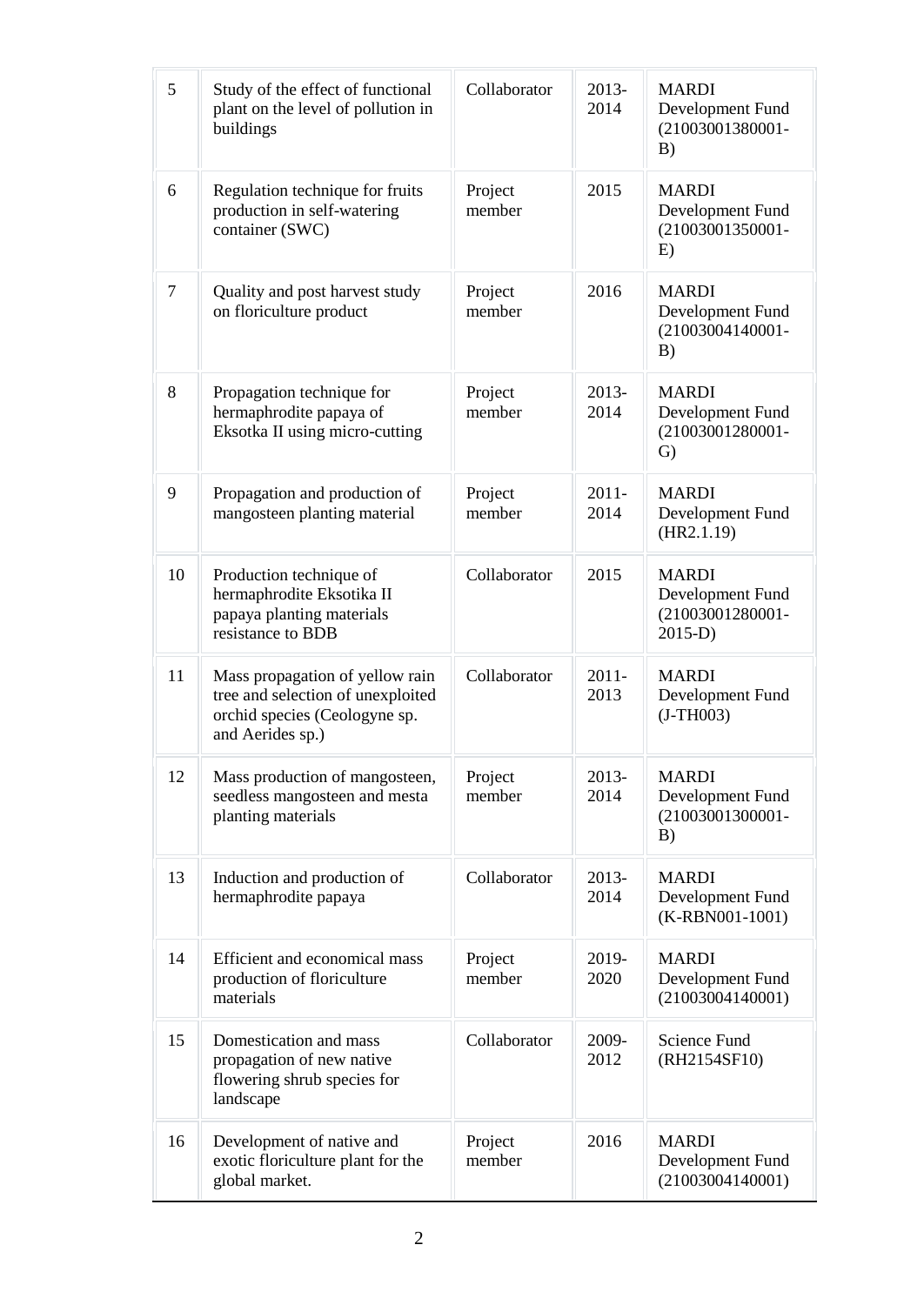| 17 | Control of selected fruit diseases                                                         | Collaborator      | 2015            | <b>MARDI</b><br>Development Fund<br>(21003002300001-<br>$2015-A$    |
|----|--------------------------------------------------------------------------------------------|-------------------|-----------------|---------------------------------------------------------------------|
| 18 | Containerized fruit planting for<br>urban farming                                          | Project<br>member | 2014            | <b>MARDI</b><br>Development Fund<br>(21003001350001-<br><b>B2</b> ) |
| 19 | Collection, propagation and<br>selection of native ornamental<br>plant as functional plant | Project<br>member | $2013-$<br>2014 | <b>MARDI</b><br>Development Fund<br>(21003001380001-<br>A           |

#### **Publications:**

| Bil            | Tajuk Penulisan dan Penerbitan                                                                                                                                           | <b>Sumber</b>                                                                                                                                        | Kategori                                                | <b>Tahun</b> |
|----------------|--------------------------------------------------------------------------------------------------------------------------------------------------------------------------|------------------------------------------------------------------------------------------------------------------------------------------------------|---------------------------------------------------------|--------------|
| $\overline{1}$ | A Preliminary Study on Propagation Transaction of the Malaysian<br><b>Systems to Induce Shoot-bud</b><br>Proliferation of Arundina<br>graminifolia                       | Society of Plant Physiology.<br>Vol. 26: 71-74                                                                                                       | <b>Prosiding Berwasit</b>                               | 2019         |
| $\overline{2}$ | Optimization and Improvement of<br>Close Permanent Immerse System:<br>A Reliable Protocol for Plant<br><b>Regeneration from Stem Cutting on</b><br>Arundina graminifolia | Malaysian Society of Plant<br>Physiology (MSPP), 27-29<br>September 2019, Ming<br>Garden & Residence Hotel,<br>Kota Kinabalu, Sabah.<br>P24:Page 39. | <b>Artikel Dalam</b><br>Prosiding                       | 2019         |
| $\overline{3}$ | Vegetative Propagation of Arundina<br>graminifolia: Influence of Node<br>Numbers, Physiological Age and<br>Position of Cutting for Best Shoot-<br>bud Proliferation      | Kuala Lumpur International<br>Agriculture, Forestry &<br>Plantation Conference, 15-16<br>July 2019, Bangi Resort<br>Hotel, Selangor, Malaysia.       | Prosiding Berwasit                                      | 2019         |
| $\overline{4}$ | Vegetative Propagation of Arundina<br>graminifolia: Influence of Node<br>Numbers, Physiological Age and<br>Position of Cutting for Best Shoot-<br>bud Proliferation      | Kuala Lumpur International<br>Agriculture, Forestry &<br>Plantation Conference, 15-16<br>July 2019, Bangi Hotel,<br>Selangor, Malaysia.              | <b>Artikel Dalam</b><br>Prosiding                       | 2019         |
| 5              | Vegetative Propagation of Arundina<br>graminifolia: Influence of Node<br>Numbers, Physiological Age and<br>Position of Cutting for Best Shoot-<br>bud Proliferation      | International Journal of<br>Agriculture, Forestry and<br>Plantation (IJAFP), Vol.8<br>June 2019. ISSN 2462-1757 :<br>36-39                           | Jurnal Antarabangsa 2019                                |              |
| 6              | Characterization on flowering<br>pattern of selected landscape tree<br>species in the urban areas                                                                        | <b>Technical Report Horticulture</b><br>Research centre, 2015                                                                                        | <b>MARDI</b> Report /<br><b>MARDI</b> Special<br>Report | 2018         |
| $\overline{7}$ | Preliminary Study on Propagation<br>Systems to Induce Shoot-bud<br>Proliferation of Arundina<br>graminifolia                                                             | 28th Malaysian Society of<br>Plant Physiology Conference,<br>28-30 August 2018, Hotel<br>Perdana, Kota Bharu,<br>Kelantan.                           | <b>Artikel Dalam</b><br>Prosiding                       | 2018         |
| 8              | Rooting performance of Golden                                                                                                                                            | <b>Technical Report Horticulture</b>                                                                                                                 | <b>MARDI</b> Report /                                   | 2018         |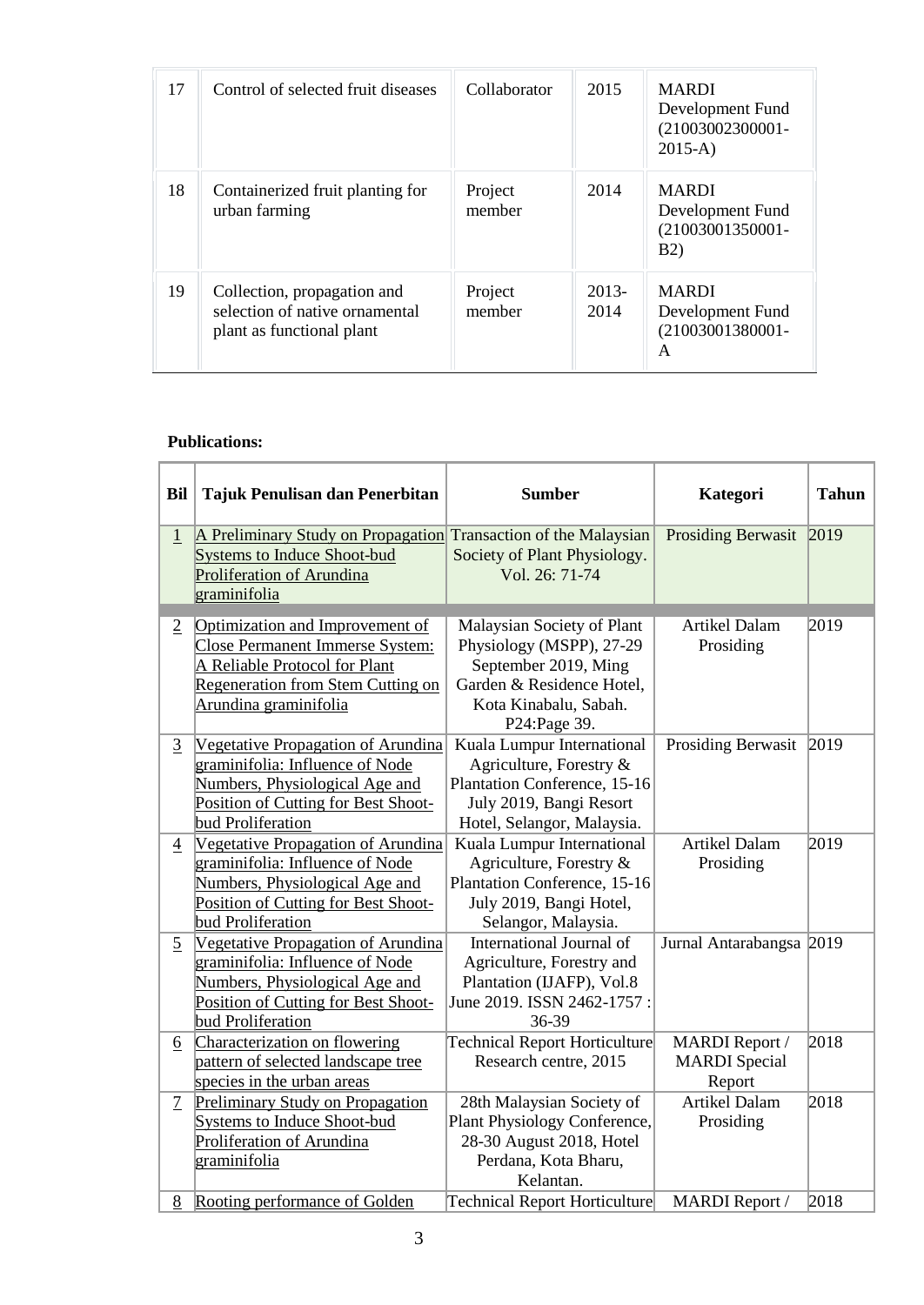|           | Penda micro-cutting ising different                        | Research Centre, 2015                                        | <b>MARDI</b> Special                  |      |
|-----------|------------------------------------------------------------|--------------------------------------------------------------|---------------------------------------|------|
|           | substrates                                                 |                                                              | Report                                |      |
| 9         | Yellow Rain Tree: Pokok Musim<br>Luruh Di Kawasan Tropika  | Buletin Teknologi Tanaman,<br>Bil. 14 (2018):1-9             | Buletin Teknologi                     | 2018 |
| 10        | Greenkit <sup>TM</sup> -Growing Vegetables in              | Southeast Asia Vegetable                                     | Prosiding Berwasit                    | 2017 |
|           | <b>Urban Home Garden</b>                                   | Symposium (SEAVEG).<br>2017: 312-317.                        |                                       |      |
| 11        | PROLIFERASI TUNAS HIBRID                                   | Persidangan Kebangsaan                                       | <b>Artikel Dalam</b>                  | 2017 |
|           | <b>BAHARU Arundina graminifolia</b>                        | Pemindahan Teknologi 2017                                    | Prosiding                             |      |
|           | sp. tempatan x Arundina                                    | (CONFERTECH), 14-16                                          |                                       |      |
|           | Graminifolia sp. India                                     | November 2017, Hotel                                         |                                       |      |
|           | <b>MENGGUNAKAN SISTEM</b>                                  | Berjaya Waterfront, Johor                                    |                                       |      |
|           | RENDAMAN SEMENTARA<br><b>12 PROLIFERASI TUNAS HIBRID</b>   | Persidangan Kebangsaan                                       | Prosiding Berwasit                    | 2017 |
|           | <b>BAHARU Arundina graminifolia</b>                        | Pemindahan Teknologi                                         |                                       |      |
|           | sp. tempatan x Arundina                                    | (CONFERTECH), 2017: 295-                                     |                                       |      |
|           | Graminifolia sp. India                                     | 298                                                          |                                       |      |
|           | <b>MENGGUNAKAN SISTEM</b>                                  |                                                              |                                       |      |
|           | RENDAMAN SEMENTARA                                         |                                                              |                                       |      |
| 13        | Proses Markot Mengambil Masa                               | Konvensyen Team Excellence                                   | Perbentangan-                         | 2017 |
|           | <u>vang Panjang</u>                                        | Wilayah Pantai Timur 2017,                                   | Pertandingan KIK                      |      |
|           |                                                            | 25-26 Julai 2017, Hotel                                      | Peringkat Wilayah                     |      |
|           |                                                            | Permai, Kuala Terengganu.                                    | Pantai Timur                          |      |
|           | 14 Proses Markot Mengambil Masa                            | Annual Productivity &                                        | Perbentangan -                        | 2017 |
|           | vang Panjang                                               | Innovation Conference and                                    | Pertandingan Annual<br>Productivity & |      |
|           |                                                            | Exposition (APIC) 2017, 14-<br>16 November 2017, Genting     | Innovation                            |      |
|           |                                                            | <b>International Convention</b>                              | Conference and                        |      |
|           |                                                            | Centre (GICC).                                               | <b>Exposition (APIC)</b>              |      |
|           |                                                            |                                                              | 2017                                  |      |
|           | 15 Proses Markot Mengambil MASA                            | Annual Productivity &                                        | POSTER-KIK                            | 2017 |
|           | yang Panjang, CLIP & CLAMP                                 | Innovation Conference and                                    | Peringkat                             |      |
|           | Sebagai Penyelesaian                                       | Exposition (APIC) 2017, 14-                                  | Kebangsaan (APIC                      |      |
|           |                                                            | 16 November 2017, Genting                                    | 2017)                                 |      |
|           |                                                            | <b>International Convention</b>                              |                                       |      |
|           |                                                            | Centre (GICC), Genting<br>Highland, Pahang.                  |                                       |      |
|           | 16 Brochure GreenKit                                       | Brochure GreenKit, April                                     | Teknikal Booklet /                    | 2016 |
|           |                                                            | 2016, Pusat Penyelidikan                                     | Brochure / Leaflet                    |      |
|           |                                                            | Hortikultur, MARDI Serdang                                   |                                       |      |
| 17        | GreenKit- bab dalam buku Inovasi                           | GreenKit, Bab 2, ms 3-10                                     | Bab dalam Buku                        | 2016 |
|           | Pertanian Bandar-Do It Yourself                            | (2016)                                                       | Ilmiah (dengan                        |      |
|           |                                                            |                                                              | penyunting)                           |      |
| <u>18</u> | GreenKit: Growing vegetables in                            | Southeast Asia Vegetable                                     | <b>Artikel Dalam</b>                  | 2016 |
|           | urban home garden                                          | Symposium, 6-8 September                                     | Prosiding                             |      |
|           |                                                            | 2016, Putrajaya Marriott<br>Hotel, Malaysia                  |                                       |      |
| <u>19</u> | Mengimarahkan Surau dan Masjid                             | Perutusan PKKIM, Isu 2,                                      | Occasional Paper /                    | 2016 |
|           |                                                            | November 2016                                                | Makalah Sesekala                      |      |
| 20        | Penambahbaikan Kaedah Marcot di Majlis Konvensyen Kumpulan |                                                              | Perbentangan -                        | 2016 |
|           | Nursery/Ladang                                             | Inovatif dan Kreatif (KIK),                                  | Pertandingan KIK                      |      |
|           |                                                            | Peringkat MARDI, 10 October                                  | 2016 - Peringkat                      |      |
|           |                                                            | 2016, Ibu Pejabat MARDI,                                     | <b>MARDI</b>                          |      |
|           |                                                            | Serdang                                                      |                                       |      |
| 21        | POKOK TIN-TANAMAN                                          | Persidangan Kebangsaan                                       | <b>Artikel Dalam</b>                  | 2016 |
|           | YANG BERPOTENSI DI<br><b>MALAYSIA</b>                      | Agrobiodiversiti, 4-6 Oktober<br>2016, TH Hotel & Convention | Prosiding                             |      |
|           |                                                            | Centre Terengganu                                            |                                       |      |
|           |                                                            |                                                              |                                       |      |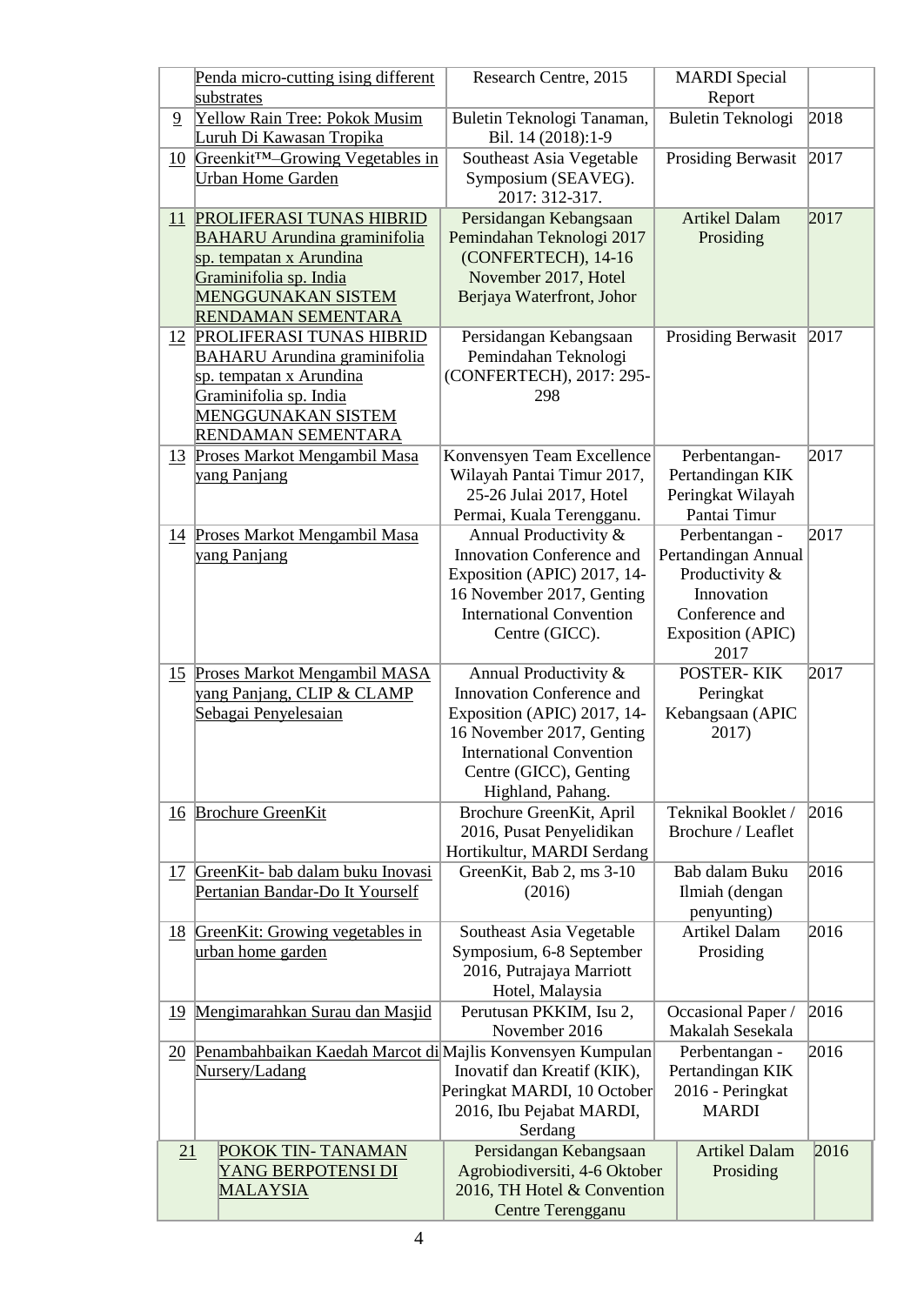| 22              | Sain Di Sebalik 'Buah Syurga'                                                                         | Perutusan PKKIM, Isu 1, April<br>2016                                                                                                   | Teknikal Booklet / 2016<br>Brochure / Leaflet                      |      |
|-----------------|-------------------------------------------------------------------------------------------------------|-----------------------------------------------------------------------------------------------------------------------------------------|--------------------------------------------------------------------|------|
| 23              | Slot 3 minit Selamat Pagi<br>Malaysia TV1                                                             | Slot 3 minit dalam Selamat Pagi<br>Malaysia TV1, 1 Mac 2016,<br>MARDI, Serdang                                                          | Rakaman TV1 Slot 2016<br>3 minit dalam<br>Selamat Pagi             |      |
| 24              | <b>Teknologi Multispesies MARDI</b><br>Tambah Seri Taman                                              | Komunikasi Teknologi MARDI,<br>Siri 14/2016, pg.13                                                                                      | Malaysia<br>Occasional Paper / 2016<br>Makalah Sesekala            |      |
| 25              | Video Persediaan GreenKit                                                                             | <b>Green Shoots MARDI</b>                                                                                                               | Video GreenKit                                                     | 2016 |
| 26              | Laman Inovasi Pertanian Bandar                                                                        | Artikal dalam Komunikasi<br>Teknologi MARDI, Siri 10/2015                                                                               | Occasional Paper / 2015<br>Makalah Sesekala                        |      |
| 27              | Micro cutting for mass<br>propagation of landscape tree                                               | Scientia MARDI, V.5 April 2015                                                                                                          | Artikal dalam<br>Scientia MARDI                                    | 2015 |
| 28              | Tecoma: the sakura trees of<br><b>Malaysia</b>                                                        | Scientia MARDI, V.5 April 2015                                                                                                          | Artikal dalam<br>Scientia MARDI                                    | 2015 |
| 29              | Kaedah Pembiakkan Manggis &<br><b>Mesta</b>                                                           | Pameran & Demostrasi<br>Pelancaran Program Tanam<br>Semula Buah-buahan Terpilih, 23<br>Mac 2014, Sek. Keb. Ulu Dong,<br>Raub, Pahang    | <b>Poster Pameran</b>                                              | 2014 |
| 30              | <b>LEAVES YELLOWING</b><br>PATTERN OF DIFFERENT<br>YELLOW RAIN TREE<br><b>SELECTIONS</b>              | National Urban Horticulture<br>Conference, 15-17 April 2014,<br>Berjaya Waterfron Hotel, Johor<br>Baharu, Johor.                        | Artikel Dalam<br>Prosiding                                         | 2014 |
| 31              | <b>Yellow Rain Tree: Pokok</b><br>Landskap Memberikan Impak<br><b>Musim Luruh</b>                     | <b>National Urban Horticultur</b><br>Conference, 15 -17 April 2014,<br>Berjaya Waterfront Hotel, Johor<br>Baharu, Johor.                | Teknikal Booklet /2014<br>Brochure / Leaflet                       |      |
| 32              | Fenologi Empat Spesis Pokok<br>Landskap Di Dua Zon Agro<br>Iklim Berbeza                              | Simposium Biologi Kebangsaan<br>2013, 28-30 Mei 2013, Thistle<br>Port Dickson Resort, Negeri<br>Sembilan                                | <b>Artikel Dalam</b><br>Prosiding                                  | 2013 |
| 33              | <b>DOUBLE CUTTING</b><br><b>TECHNIQUE FOR CLONING</b><br>OF VERY DIFFICULT-TO-<br><b>ROOT SPECIES</b> | <b>International Agriculture</b><br>Congress, 4-6 September 2012,<br>Marriot Putrajaya, Malaysia.                                       | <b>Artikel Dalam</b><br>Prosiding                                  | 2012 |
| $\overline{34}$ | Double Cutting: A<br><b>Breakthrough In Cloning Of</b><br>Selected Landscape Trees                    | Malaysia Technology Expo 2012,<br>16-18 February 2012, PWTC,<br>Kuala Lumpur                                                            | Poster presented 2012<br>during MTE 2012                           |      |
| 35              | Double Cutting: A<br>Breakthrough in Cloning of<br><b>Selected Landscape Trees</b>                    | 23rd International Invention,<br>Innovation & Technology<br>Exhibition (ITEX'12), 17-19 Mei<br>2012, KLCC, Kuala Lumpur.                | <b>POSTER</b>                                                      | 2012 |
| $\frac{36}{5}$  | Double Cutting: A<br><b>Breakthrough In Cloning of</b><br>Selected Landscape Trees                    | Agromedia Bil. 38 2/2012, pg. 60                                                                                                        | Agromedia                                                          | 2012 |
| 37              | <b>FLORIA Putrajaya 2012</b>                                                                          | Artikel FLORIA Putrajaya 2012<br>dalam Majalah Komunikasi<br>Teknologi MARDI (KTM), pg.6.                                               | Artikel dalam<br>Majalah<br>Komunikasi<br>Teknologi<br>MARDI (KTM) | 2012 |
| <u>38</u>       | GreenKit: Pilihan Perkebunan<br>Laman, Mengatasi Masalah<br>Penyiraman                                | Persidangan Kebangsaan<br>Pemindahan Teknologi<br>(ConferTech 2012), 28-29 Nov.<br>2012, Hotel Marriott, IOI Resort<br>City, Putrajaya. | Poster                                                             | 2012 |
| <u>39</u>       | "Yellow rain tree": pokok<br>musim luruh                                                              | Buletin Teknol Tanaman Bil. 8<br>$(2011): 71-72$                                                                                        | Buletin Teknologi 2011                                             |      |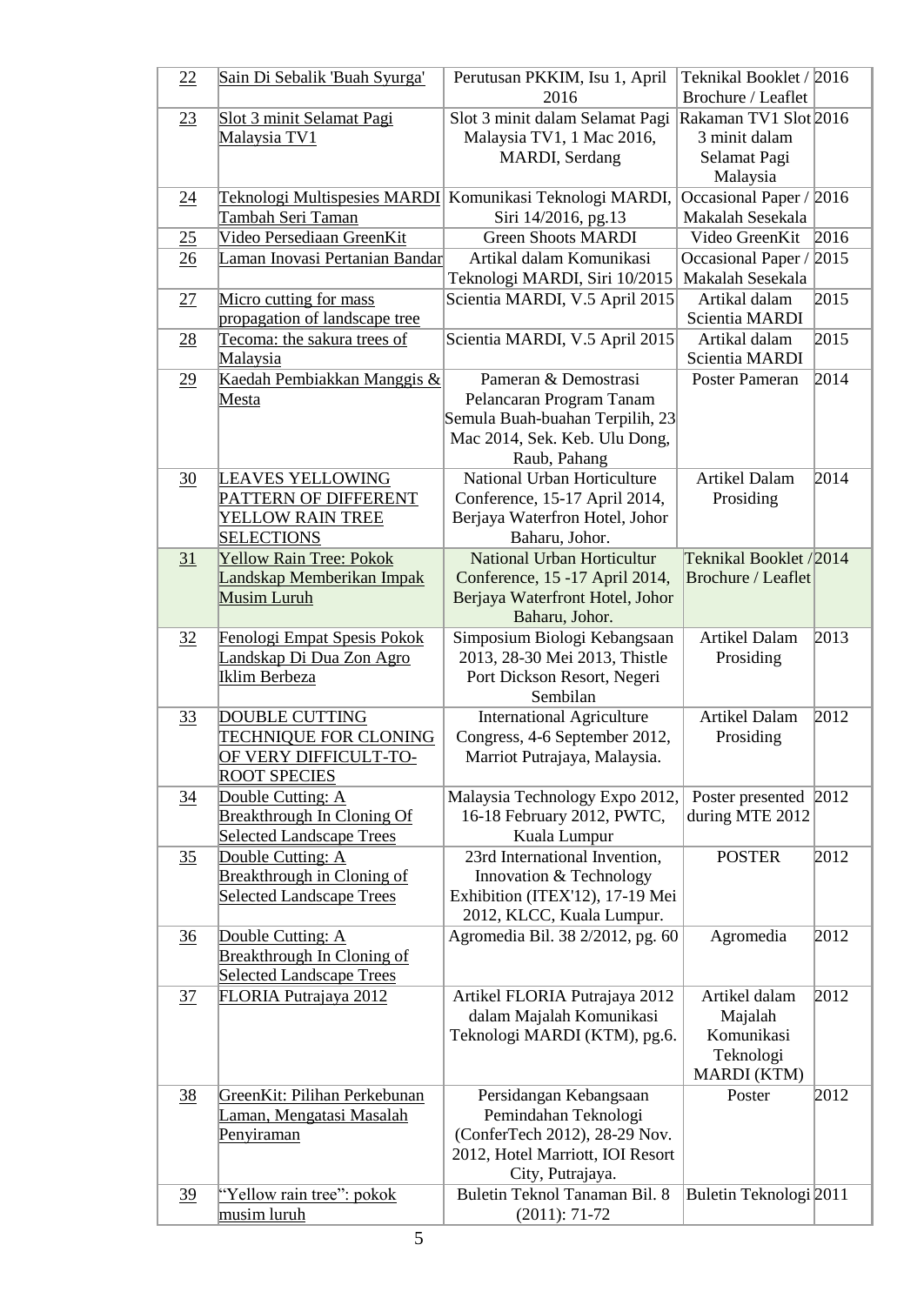| 40              | Double Cutting-Breakthrough<br>in clonal propagation on<br>landscape trees                                   | Poster presented during MSTE<br>2011                                                                      | <b>POSTER</b>                                          | 2011 |
|-----------------|--------------------------------------------------------------------------------------------------------------|-----------------------------------------------------------------------------------------------------------|--------------------------------------------------------|------|
| 41              | GreenKit: mengatasi masalah<br>penyiraman tanaman anda                                                       | Submitted to Agromedia<br>Committee                                                                       | Agromedia                                              | 2011 |
| 42              | GreenKit                                                                                                     | Buku Laman Edible: Konsep dan<br>Inovasi. p25-34                                                          | <b>Bab dalam Buku</b><br>Ilmiah (dengan<br>penyunting) | 2010 |
| 43              | GreenKit: Self Watering-<br>container for home gardening                                                     | Brochure, ITEX 2010, 14-16 May<br>2010, KLCC                                                              | Teknikal Booklet / 2010<br>Brochure / Leaflet          |      |
| $\overline{44}$ | Self-watering Kit for Home<br>Gardening                                                                      | Brochure, SIIF2010, 2-5 Dec.<br>2010, Seoul, South Korea                                                  | Teknikal Booklet / 2010<br>Brochure / Leaflet          |      |
| 45              | <b>Evaluation of different</b><br>layering techniques for<br>cloning of mango cv. Chok<br>Anan.              | Buku Kertas Teknikal,<br>Mensyuarat Teknikal HRC, 6-9<br>April 2009 Mahkota Hotel,<br>Melaka. pg 183-186. | <b>Technical Report</b><br><b>HRC 2009</b>             | 2009 |
| 46              | Preliminary evaluation on<br>rooting ability of some<br>indigenous Tree species<br>potential for landscaping | Submitted to Technical Report<br><b>HRC</b>                                                               | <b>Technical Report</b><br><b>HRC 2009</b>             | 2009 |
| 47              | Yellow Rain Tree-the auntum<br>trees in the tropic                                                           | Proc. Nat. Conf. on New crops<br>and Bio-resources. p.255-257,<br>Seremban, 15-17 Dec. 2009               | <b>Artikel Dalam</b><br>Prosiding                      | 2009 |
| 48              | Green-kit – fresh ulam at your<br>door step.                                                                 | Poster presented during MSTE<br>2008                                                                      | Poster                                                 | 2008 |
| 49              | Modified layering technique-<br>Speed up cloning of the<br>impossible                                        | Poster presented during MSTE<br>2008                                                                      | Poster                                                 | 2008 |
| 50              | <b>Effects Of Substrate On The</b><br><b>Propagation Of Stem Cutting</b>                                     | MARDI Scientific Colloquium, 15<br>Dec. 2011, UPM Education &<br>Training Sdn. Bhd.                       | Poster                                                 | 2001 |

### **Award:**

| <b>Bil</b>     | Nama Anugerah                                                                | Pemberi Anugerah                                                                 | <b>Singkatan</b>        | <b>Tahun</b> |
|----------------|------------------------------------------------------------------------------|----------------------------------------------------------------------------------|-------------------------|--------------|
| 1              | <b>Best Paper Award</b>                                                      | Kuala Lumpur International<br>Agriculture, Forestry and Plantation<br>Conference | <b>KLIAFP</b>           | 2019         |
| $\overline{2}$ | Sijil Penghargaan sempena<br>Kemenangan KIK di<br>peringkat Kebangsaan       | Institut Penyelidikan & Kemajuan<br>Pertanian Malaysia                           | <b>MARDI</b>            | 2018         |
| 3              | <b>Pingat EMAS</b>                                                           | Annual Productivity & Innovation<br>Conference Exposition 2017                   | KIK-APIC<br>2017        | 2017         |
| $\overline{4}$ | <b>Pingat EMAS</b>                                                           | Konvensyen Team Excellence<br>Wilayah Pantai Timur 2017                          | <b>KIK-MPC</b><br>2017  | 2017         |
| 5              | <b>Pingat Perak</b>                                                          | <b>MARDI Science Teknology</b><br>Exhibition                                     | <b>MSTE 2017</b>        | 2017         |
| 6              | <b>Poster Terbaik</b>                                                        | Annual Productivity & Innovation<br>Conference Exposition 2017                   | <b>KIK-APIC</b><br>2017 | 2017         |
| $\overline{7}$ | <b>Pingat Emas Taman</b><br>Kerajaan & Pencahayaan<br>serta Anugerah kreatif | Kementerian Wilayah Persekutuan<br>& Perbadanan Putrajaya                        | <b>FLORIA</b><br>2016   | 2016         |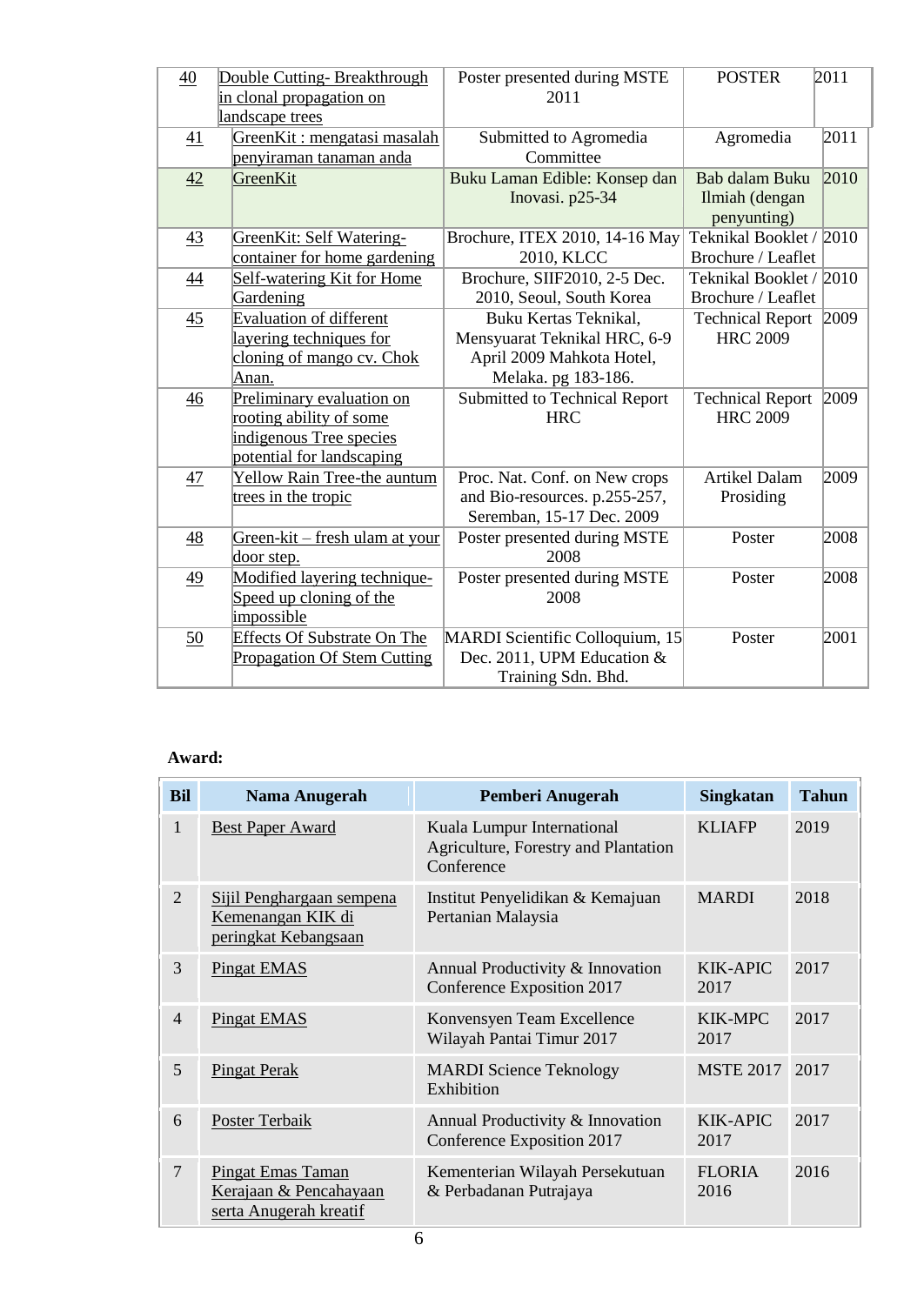| 8  | Tempat Ketiga -<br>Konvensyen Kumpulan<br>Inovatif dan Kreatif | <b>MARDI</b>                                                           | <b>KIK</b>            | 2016 |
|----|----------------------------------------------------------------|------------------------------------------------------------------------|-----------------------|------|
| 9  | <b>Best Poster Award</b>                                       | National Urban Horticulture<br>Conference                              | <b>NUHC</b>           | 2014 |
| 10 | Anugerah Perkhidmatan<br>Cemerlang 2013                        | <b>MARDI</b>                                                           | <b>APC 2012</b>       | 2012 |
| 11 | <b>Pingat Gangsa</b>                                           | Malaysia Technology Expo 2012                                          | <b>MTE 2012</b>       | 2012 |
| 12 | Pingat Perak & Anugerah<br>Produk Inovatif                     | International Invention, Innovation<br>& Technology Exhibition         | <b>ITEX 2012</b>      | 2012 |
| 13 | Anugerah Khas Juri &<br><b>Anugerah Presiden</b>               | Kementerian Wilayah Persekutuan<br>& Perbadanan Putrajaya              | <b>FLORIA</b><br>2011 | 2011 |
| 14 | <b>Pingat Emas</b>                                             | <b>MARDI Science Technology</b><br>Exhibition 2011                     | <b>MSTE 2011</b>      | 2011 |
| 15 | <b>Pingat Emas</b>                                             | Seoul International Invention Fair<br>2010                             | <b>SIIF 2010</b>      | 2010 |
| 16 | <b>Pingat Emas</b>                                             | 21st International Invention,<br>Innovation & Technology<br>Exhibition | <b>ITEX 2010</b>      | 2010 |
| 17 | Pingat Gangsa Pameran<br>Taman Korporat &<br>Anugerah Presiden | Kementerian Wilayah Persekutuan<br>& Perbadanan Putrajaya              | <b>FLORIA</b><br>2010 | 2010 |
| 18 | <b>Pingat Perak Pameran</b><br>Taman Korporat &<br>Pencahayaan | Kementerian Wilayah Persekutuan<br>& Perbadanan Putrajaya              | <b>FLORIA</b><br>2009 | 2009 |
| 19 | <b>Pingat Gangsa</b>                                           | <b>MARDI</b>                                                           | <b>MSTE</b>           | 2008 |

### **Contact address:**

|                     | Office:                         |              |  |
|---------------------|---------------------------------|--------------|--|
|                     | Pusat Penyelidikan Hortikultur, |              |  |
|                     | Ibu Pejabat MARDI               |              |  |
|                     | 43400 Selangor Darul Ehsan      |              |  |
|                     | <b>Residence:</b>               |              |  |
|                     | No 37 Jalan SP 2/1              |              |  |
|                     | Bandar Saujana Putra            |              |  |
|                     | 42610 Jenjarom, Selangor.       |              |  |
| <b>Contact Tel:</b> | Office :                        | 03 8953 6248 |  |
|                     | Mobile Phone: 012 346 3602      |              |  |
|                     | $\text{Fax}:$                   | 03 8953 6270 |  |

# **Email: [isakinah@mardi.gov.my](mailto:mmyusof@mardi.gov.my)**